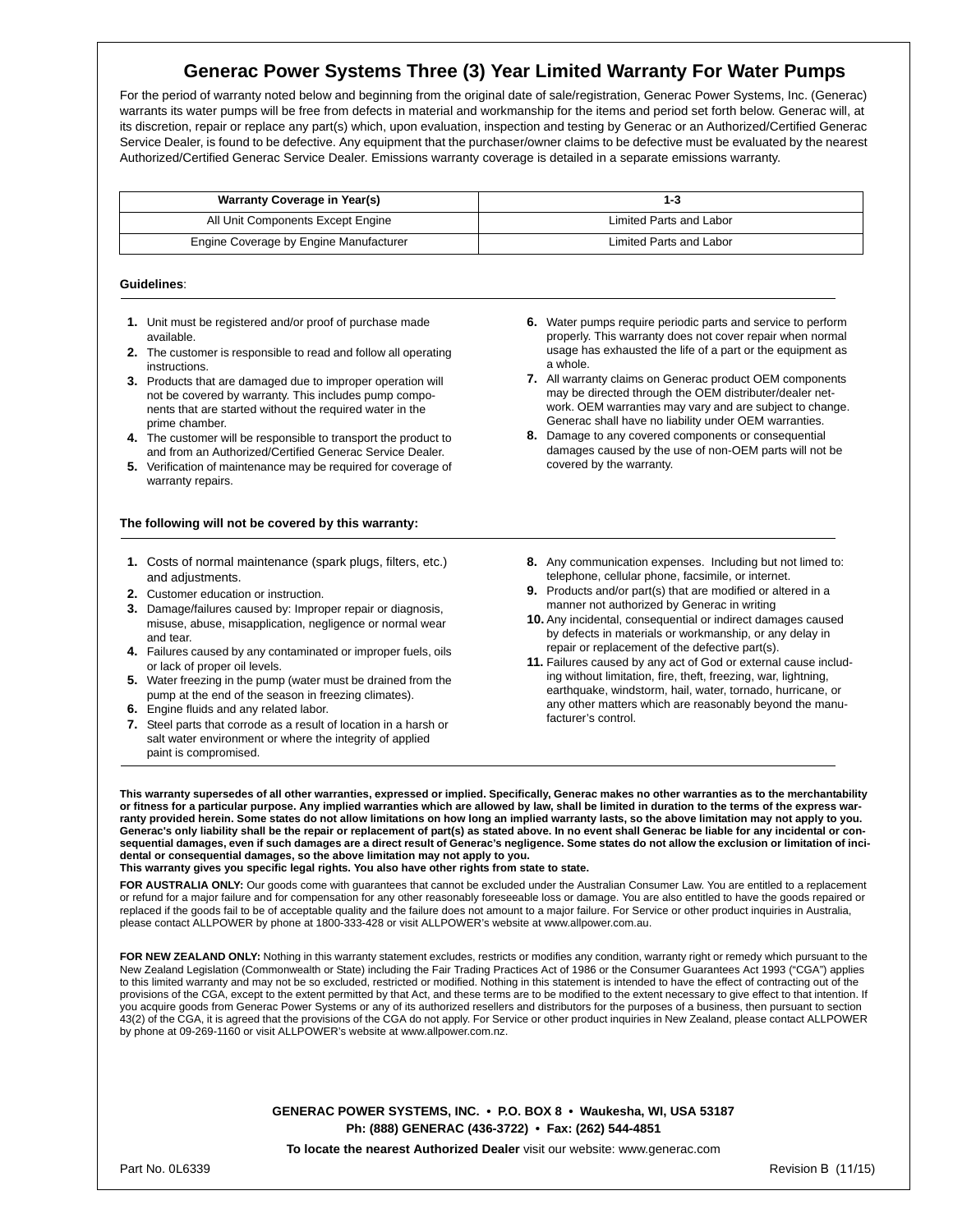## **Garantía limitada de tres (3) años de Generac Power Systems para las bombas de agua**

Durante el período de garantía indicado abajo desde la fecha de la venta/registro, Generac Power Systems, Inc. (Generac) garantiza que sus bombas de agua estará libre de defectos de material y mano de obra para los ítems y el período indicados a continuación. Generac, a su discreción, reparará o sustituirá cualquier pieza o piezas que, por medio de la evaluación, inspección y prueba efectuada por Generac o un concesionario de servicio autorizado/certificado de Generac, se determine que es o son defectuosa(s). Todo equipo que el comprador o propietario reclame como defectuoso debe ser evaluado por el concesionario de servicio autorizado/certificado de Generac más cercano. La cobertura de la garantía de emisiones se detalla por separado en una garantía de emisiones.

| Cobertura de la garantía en el o los año(s)         | 1-3                                  |
|-----------------------------------------------------|--------------------------------------|
| Todos los componentes de la unidad excepto el motor | Limitada sobre piezas y mano de obra |
| Cobertura del motor por el fabricante del motor     | Limitada sobre piezas y mano de obra |

### **Directrices**:

- **1.** La unidad debe estar registrada y/o tener prueba de compra disponible.
- **2.** El cliente es responsable de leer y respetar todas las instrucciones de operación.
- **3.** Los productos que se dañen debido a operación incorrecta no serán cubiertos por la garantía. Esto incluye los componentes de la bomba que sean puestos en marcha sin la cantidad de agua requerida en la cámara de cebado.
- **4.** El cliente será responsable de transportar el producto al y desde un concesionario de servicio autorizado/certificado de Generac.
- **5.** Puede requerirse la verificación del mantenimiento para la cobertura de la garantía.

## **Lo siguiente no será cubierto por esta garantía:**

- **1.** Los costes de mantenimiento normal (bujías, filtros, etc.) y ajustes.
- **2.** Educación/instrucción del cliente.
- **3.** Daños/fallos causados por: Reparación o diagnóstico incorrectos, uso indebido, abuso, aplicación incorrecta, negligencia, desgaste y rotura normales.
- **4.** Fallos causados por cualquier combustible o aceite contaminado o incorrecto o por falta de los niveles de aceite apropiados.
- **5.** Congelamiento de agua en la bomba (el agua se debe vaciar de la bomba al finalizar la estación en climas de congelamiento).
- **6.** Fluidos del motor y mano de obra relacionada.
- **7.** Los piezas de acero que se corroen debido a ubicación en un entorno agresivo o con agua salada, o donde esté comprometida la integridad de la pintura aplicada.
- **6.** Las bombas de agua requieren piezas y mantenimiento en forma periódica para desempeñarse adecuadamente. Esta garantía no cubre las reparaciones cuando el uso normal ha agotado la vida útil de una pieza.
- **7.** Todos los reclamos de garantía por defectos de material y/ o mano de obra en los componentes OEM del producto Generac, pueden ser dirigidos a través de la red de distribuidores/concesionarios OEM. Las garantía de OEM pueden variar y están sujetas a cambios. Generac no tendrá responsabilidad bajo las Garantías OEM.
- **8.** Los daños a cualquier componente cubierto o los daños emergentes causados por el uso de una pieza que no sea OEM no estarán cubiertos por la garantía.
- **8.** Todos los gastos de comunicaciones. Que incluyen pero no están limitados a: teléfono, teléfono celular, facsímil o Internet.
- **9.** Los productos y/o piezas que sean modificados o alterados en forma no autorizada por Generac por escrito
- **10.** Todos los daños accesorios, emergentes o indirectos causados por defectos en los materiales o mano de obra o toda demora en la reparación o sustitución de la(s) pieza(s) defectuosa(s).
- **11.** Los fallos causados por cualquier acto de fuerza mayor o causa externa, que incluyen, sin limitaciones, incendio, robo, congelamiento, guerra, rayos, terremoto, tormenta de viento, granizo, agua, tornado, huracán, o cualesquiera otros asuntos que estén fuera del control razonable del fabricante.

**Esta garantía sustituye cualquier otra garantía, expresa o implícita. Específicamente, Generac no extiende ninguna otra garantía acerca de la comercialización o aptitud para un propósito en particular. La duración de todas las garantías implícitas permitidas por la ley estará limitada a las condiciones de la garantía expresa estipulada en la presente. Algunos estados no permiten limitaciones de la duración de una garantía implícita; por lo tanto, la limitación precedente puede no aplicarse a usted.** 

**La única responsabilidad de Generac será reparar o sustituir la(s) pieza(s) como se estipuló precedentemente. Generac no será responsable en ningún caso por ningún daño accesorio o emergente, aun cuando tal daño sea resultado directo de la negligencia de Generac. Algunos estados no permiten la exclusión o limitación de daños accesorios o emergentes, de manera que la limitación precedente puede no aplicarse a usted. Esta garantía le otorga derechos legales específicos. Usted también tiene otros derechos que varían en diferentes estados.** 

**SOLO PARA AUSTRALIA:** Nuestros productos se entregan con garantías que no pueden ser excluidas según la Australian Consumer Law (Ley australiana de consumidores). Usted tiene derecho a sustitución o reembolso por un fallo mayor y a compensación por cualquier otra pérdida o daño razonable previsible. Usted también tiene derecho a que los bienes sean reparados o sustituidos si los bienes no son de calidad aceptable y la falla no llega a ser un fallo mayor. Para consultas sobre servicio u otros productos en Australia, comuníquese con ALLPOWER por teléfono al 1800-333-428 o visite el sitio Web de ALLPOWER en www.ALLPOWER.com.au.

**SOLO PARA NUEVA ZELANDA:** Nada de esta declaración de garantía excluye, restringe o modifica ninguna condición, derecho de garantía o solución que, conforme a la legislación de Nueva Zelanda (Comunidad o Estado), incluso la Fair Trading Practices Act (Ley de transacciones comerciales justas) de 1986 o la Consumer Guarantees Act (Ley de garantías de los consumidores, "CGA") de 1993, se aplique a esta garantía limitada y por lo tanto no puede ser sometida a exclusiones, restricciones o modificaciones. Nada de esta declaración tiene el propósito de tener efecto de contratar fuera de las previsiones de la CGA, excepto con el alcance permitido por la ley y estos términos se deben modificar con el alcance necesario para hacer efectiva esta intención. Si adquiere bienes de Generac Power Systems o alguno de sus revendedores y distribuidores autorizados con propósitos comerciales, entonces, conforme a la sección 43(2) de la CGA, se acuerda que no se aplican las previsiones de la CGA. Para consultas sobre servicio u otros productos en Nueva Zelanda, comuníquese con ALLPOWER por teléfono al 09-269-1160 o visite el sitio Web de ALLPOWER en www.ALLPOWER.com.nz.

## **GENERAC POWER SYSTEMS, INC. • P.O. BOX 8 • Waukesha, WI 53187, EE. UU. Tel.: (888) GENERAC (436-3722) • Fax: (262) 544-4851**

**Para ubicar el Concesionario autorizado más cercano,** visite nuestro sitio Web: www.generac.com

Número de pieza 0L6339 Revisión B (15/11)